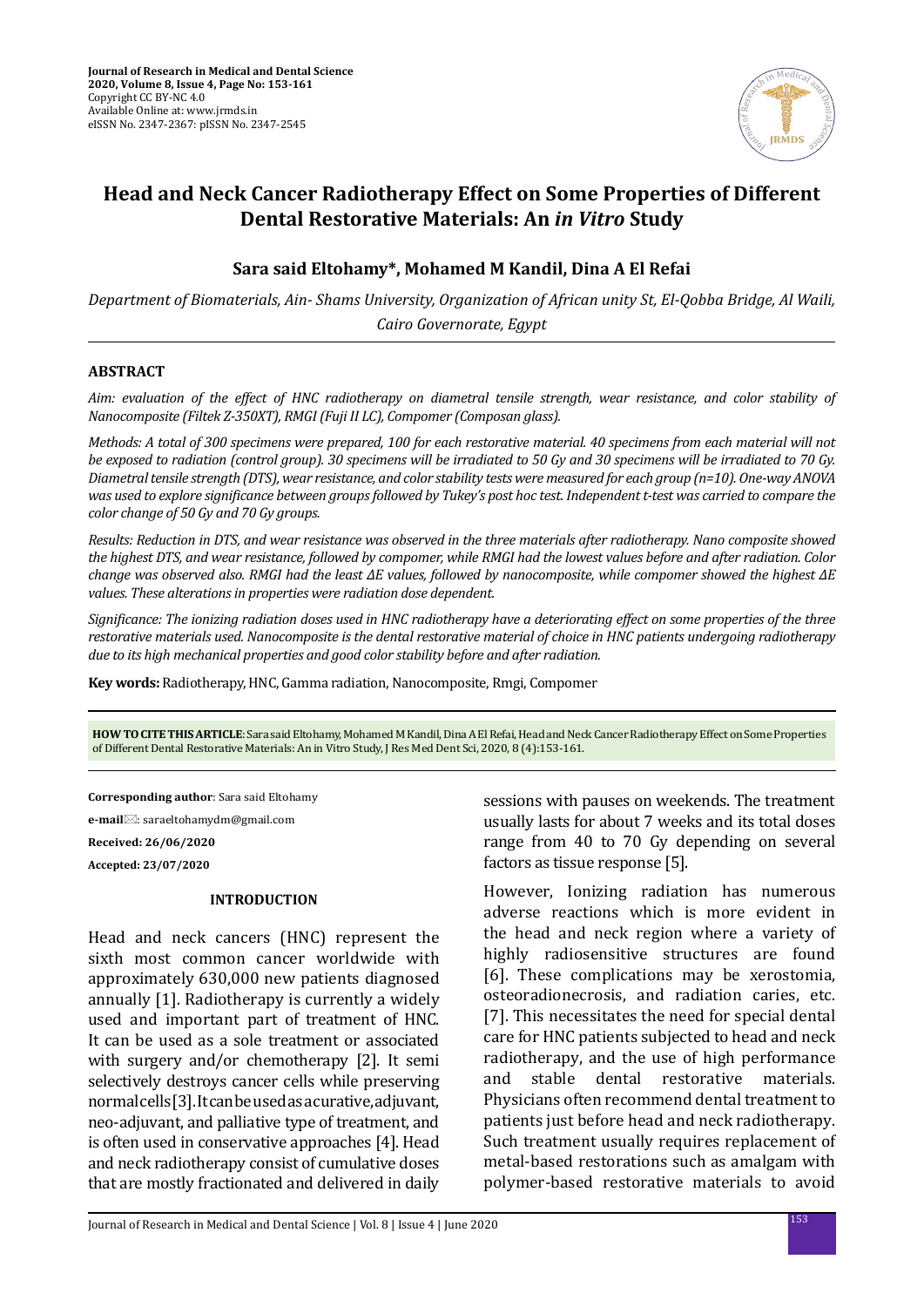interaction of ionizing radiation with metallic materials, intensifying the radiation in the surroundings of the material. This secondary irradiation effect should be reduced in polymerbased materials since they absorb radiation [8]. Resin-based dental restorations such as dental composites, resin modified glass ionomers, and compomers are polymeric tooth-colored restorative materials that are widely used in many dental applications due to their good clinical performance.

In this study, the assessment of some physical and mechanical properties of three different dental restorative materials; before and after exposure to the HNC radiotherapy therapeutic dose; could show its effect on these materials, and thus allow the clinicians to choose the best material in such cases.

#### **MATERIALS AND METHODS**

#### **Materials used in the study**

Restorative materials used in the study, their composition, manufacturers, and lot number are shown in Table 1.

# **Specimens preparation and material testing**

Split Teflon molds were used to prepare the specimens with different dimensions according to the corresponding test as follows

Diametral tensile test: 6 mm diameter x 3 mm thickness

Wear resistance test: 6mm diameter x 2mm thickness.

Color stability test: 10 mm diameter x 2 mm thickness.

First a celluloid matrix was placed over a glass slide then the mold was placed over it. The material was then condensed in a single increment and covered with a celluloid matrix and another glass slide. To obtain a flat surface free of voids, a 500-gm weight was placed over the glass slide for 1 minute with a standardized pressure. After the removal of the weight, the specimen was light cured through the glass slide according to the manufacturer's instructions for 20 seconds using a LED light cure (3M ESPE, Elipar, Deep cure-L Germany) of  $1200 \text{ mW/cm}^2$ output, which was periodically checked every five curing sessions using a radiometer (Model 100 curing radiometer, Kerr, USA).

After mold disassembly Figure 1, specimens were stored in distilled water in an incubator at 37℃ for 24 hours before irradiation and testing.

#### **Exposure to gamma radiation**

Specimens of each material were divided into 3 groups

Specimens that were taken as control group (non-irradiated) (0 Gy).

Specimens that were exposed to radiation dose of (50 Gy).

**Table 1: Restorative materials used, trade names, main constituents, shade, manufacturer, and lot numbers.**

| Material      | <b>Trade name</b> | <b>Main constituents</b>                                                                                                                                                                         | Shade          | Manufacturer                                                                     | Lot no.# |
|---------------|-------------------|--------------------------------------------------------------------------------------------------------------------------------------------------------------------------------------------------|----------------|----------------------------------------------------------------------------------|----------|
| Nanocomposite | Z-350XT<br>Filtek | Nanofilled resin-based composite: resin matrix (bis-GMA,<br>UDMA, bis-EMA, TEGDMA and PEGDMA) and 78 wt% (or 59<br>vol %) of zirconia/silica particles and non-agglomerated silica<br>particles. | A <sub>3</sub> | 3M ESPE, Dental Products,<br>St. Paul,<br>MN.<br><b>USA</b>                      | N914048  |
| <b>RMGI</b>   | Fuji II LC        | Distilled water, polyacrylic acid, HEMA,<br>UDMA.<br>silicon dioxide,<br>aluminosilicate glass                                                                                                   | A <sub>3</sub> | GC Corporation,<br>Cho. Itabashi<br>Ku, Tokyo, Japan                             | 180528A  |
| Compomer      | Composan glass    | BIS-GMA,<br>TEGDMA,<br>BHT.<br>Diurethane-dimethacrylate                                                                                                                                         | A <sub>3</sub> | Promedica Dental Material<br><b>GmbH Domagkstrasse</b><br>Neumuenster<br>Germany | 1814118  |



**Figure 1: Final specimen after mold disassembly.**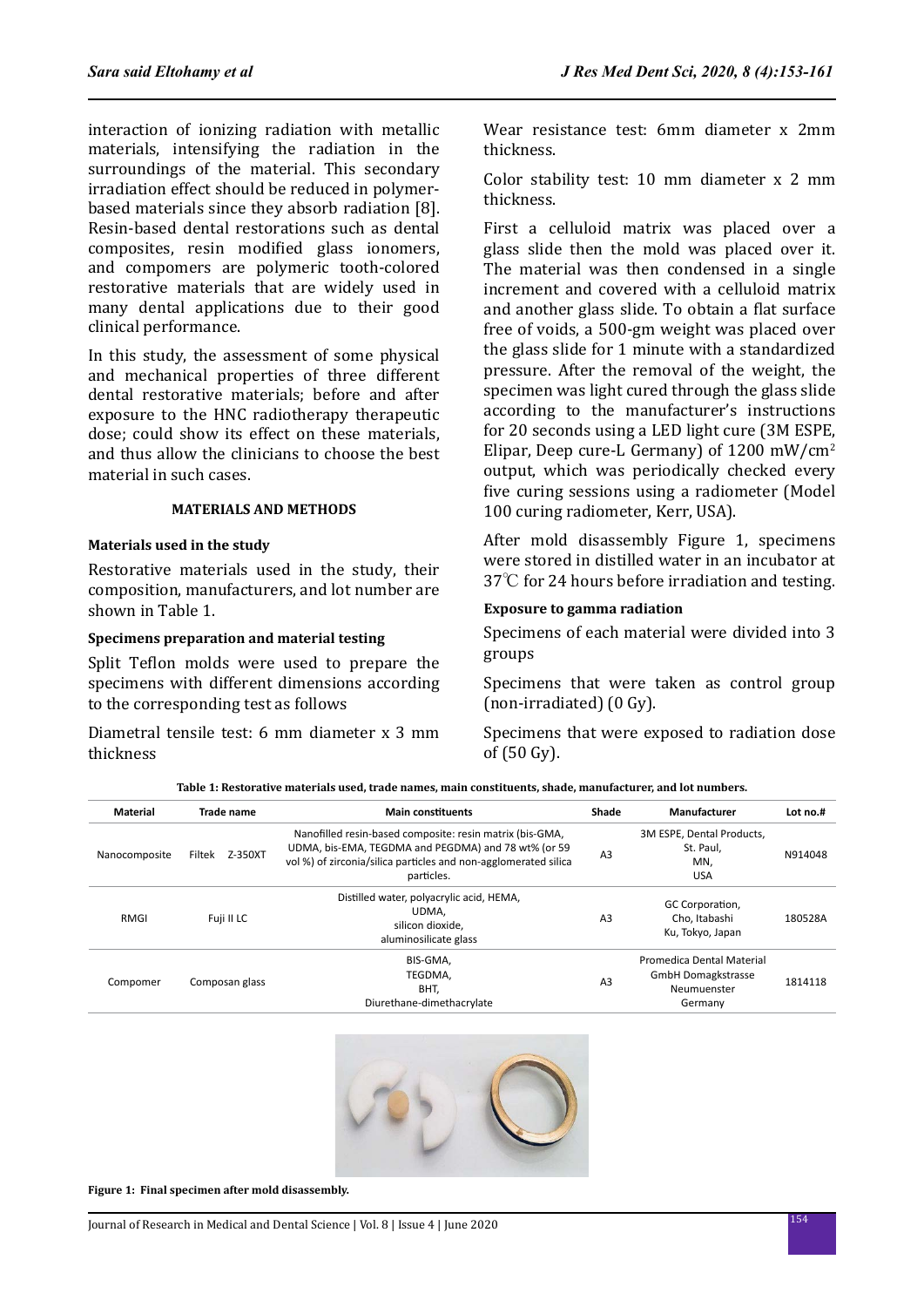Specimens that were exposed to radiation dose of (70 Gy).

The specimens were embedded in special phantom prepared of pink modeling wax with 1 cm thickness (tissue equivalent material), then irradiated with gamma rays in single shots [9].

The irradiation was performed at National Centre of Radiation Research and Technology, Cairo, Egypt, using 137 Cesium Gamma Cell 40 giving a dose rate of 0.658 rad/sec at the time of experiment.

# **Diametral tensile strength test**

Specimens were individually mounted on a universal testing machine (Model 3345; Instron Industrial Products, USA) with a load cell of 5000 N. Specimens were then statically loaded diametrically using a load applicator (stainlesssteel rod with a flat end) attached to the upper movable compartment of the machine. Loading was applied at a crosshead speed of 0.5 mm/min until failure. Then the maximum failure load was recorded.

The diametral tensile strength (DTS) was calculated using the following formula

DTS=2F/πdh

Where: "F" is the fracture load (in N)

"π"=3.1416

"d" is the specimen diameter (in mm)

"h" is the specimen height (in mm) [10].

# **Wear resistance**

The two-body wear testing was performed using a ROBOTA chewing simulator (Model ACH-09075DC-T, AD-Tech Technology Co., Ltd., Germany), which has four chambers simulating the direct contact movements of human teeth simultaneously (Figure 2). Each of the chambers consists of an upper Jackob's chuckas tooth antagonist holder and a lower plastic specimen holder. The specimens were embedded in Teflon housing in the lower specimen holder. A weight of 5 kg, comparable to 49 N of chewing force was applied. The number of cycles for each specimen was 20,000 as per standard procedure.

Wear was determined from weight loss of the specimens measured by an electronic balance (with an accuracy of 0.0001 gram) according to the following formula:

Weight loss=Final weight–Original weight

Where:

Final weight=weight of the specimen after the wear test,

Original weight=weight of the specimen before the wear test

Before weighing, each mounted specimen was cleaned and dried with tissue paper. To ensure accuracy, the balance was kept at all times on a free-standing table to avoid vibrations. Also, weighing the specimens was done with the glass doors of the balance kept closed to avoid the effect of air drafts.

These measurements were done for each specimen group (0 Gy - 50 Gy - 70 Gy).

# **Color stability**

A total of 60 specimens were prepared for the color testing: 20 specimens of each material. Specimens of each material were then divided into 2 groups (50 Gy, and 70 Gy) with 10 specimens in each group.

The baseline color measurements for each group were done before exposure to gamma radiation using a portable reflective spectrophotometer



**Figure 2: A wear testing machine (chewing simulator).**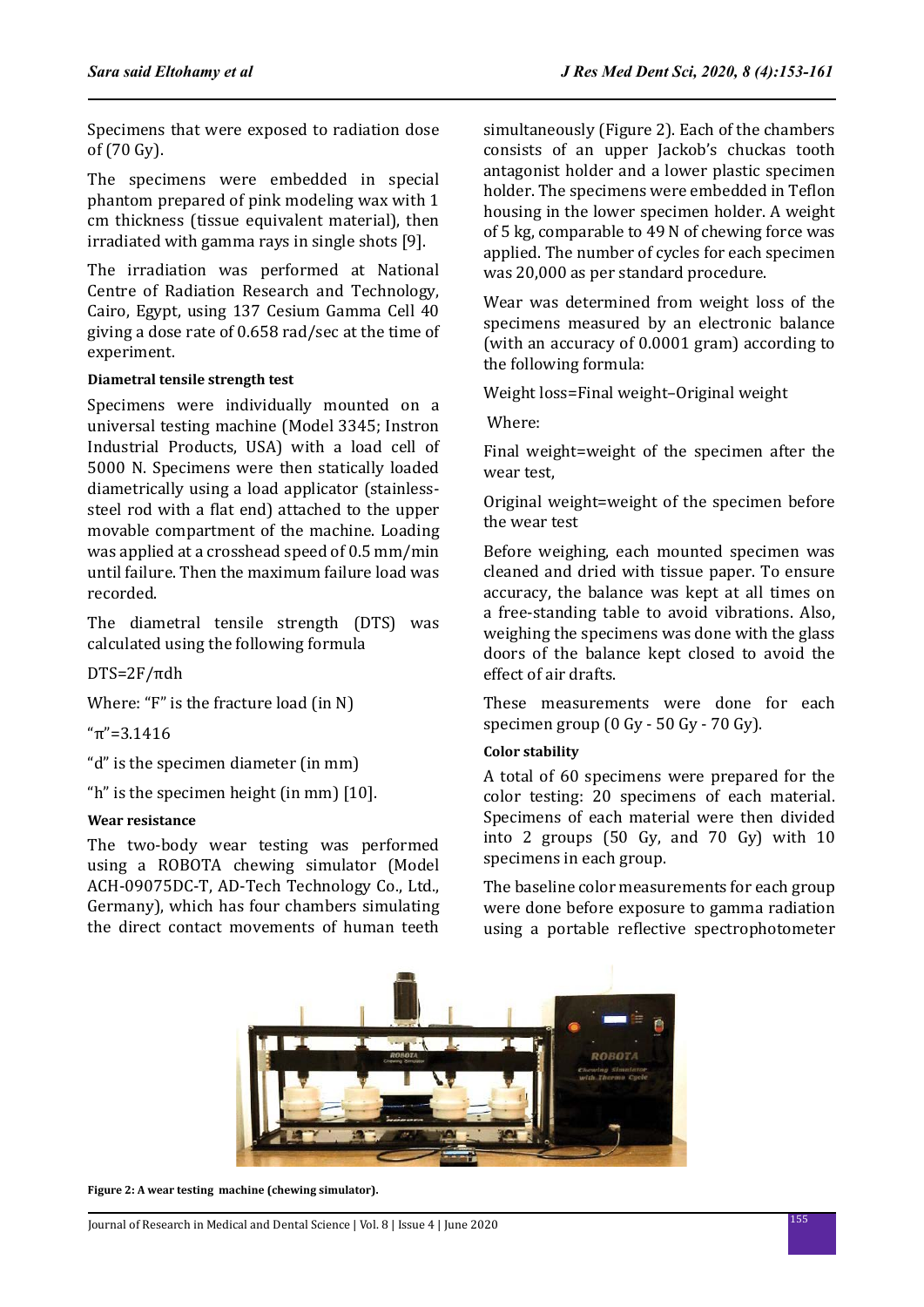(X-Rite, model RM200QC, Neu-Isenburg, Germany). For each specimen, the bottom surface was marked so that measurements were done on the top surface. Before each measurement session the spectrophotometer was calibrated according to the manufacturer recommendations.

The aperture size was set to 4 mm and the specimens were exactly aligned with the device. A white background was used, and measurements were made according to the CIE L\*a\*b\* color system relative to the CIE standard illuminant (D65).

These measurements were repeated for each group after exposure to gamma radiation, and then the change in color  $(\Delta E)$  of the specimens was measured using the following formula:

ΔE\*=([L0\*−Lf\*]2+[a0\*−af\*]2+[b0\*−bf\*] 2)½

Where  $\Delta E^*$ =color change, L<sup>\*</sup>=luminance reflectance, a\*=red–green color coordinate, b\*=yellow-blue color coordinate, 0=baseline, f=after irradiation [11].

# **Statistical analysis**

Numerical data were explored for normality by checking the data distribution using Kolmogorov-Smirnov and Shapiro-Wilk tests. Data showed parametric distribution so; it was represented by mean and standard deviation (SD) values. Oneway ANOVA was used to explore significance between groups followed by Tukey's post hoc test. Independent t-test was carried to compare the color change of 50 Gy and 70 Gy groups. The significance level was set at  $P \le 0.05$  within all tests.

# **RESULTS**

# **DTS results**

For the three tested materials (Nano-filled composite, Compomer, and RMGI ) control specimens (0 Gy) had the highest DTS mean value followed by specimens exposed to (50 Gy) while specimens exposed to (70 Gy) had the lowest mean value.

Mean and standard deviation (SD) values of DTS (MPa) for different materials and radiation doses were presented in Table (2) and Figure (3).

Uppercase superscript letters (A, B, C) indicate a statistically significant difference within the same horizontal row. While lowercase superscript letters (a,b,c) indicate a statistically significant difference within the same vertical column.

Significant ( $p \le 0.05$ ); non-significant ( $p > 0.05$ ).

# **Wear results**

For the three tested materials (Nano-filled composite, Compomer, and RMGI ), specimens exposed to (70 Gy) had the highest weight loss mean value followed by specimens exposed to

| Material              |                     | Radiation doses (mean ± SD) |                     |            |
|-----------------------|---------------------|-----------------------------|---------------------|------------|
|                       | 0 Gv                | 50 Gv                       | 70 Gv               | P-value    |
| Nano-filled composite | $56.31 \pm 5.81$ Aa | $47.53 \pm 5.48$ Ba         | $39.58 \pm 6.39$ Ca | $< 0.001*$ |
| Compomer              | $47.16 \pm 5.22$ Ab | $37.78 \pm 4.68$ Bh         | $34.88 \pm 3.98$ Ba | $< 0.001*$ |
| RMGI                  | $28.46 \pm 3.30$ Ac | $24.10 \pm 4.70$ ABc        | $22.88 \pm 3.82$ Bh | $0.033*$   |
| P-value               | $0.001*$            | $0.001*$                    | $0.001*$            |            |





**Figure 3: Bar chart showing average DTS (MPa) for different materials and radiation doses.**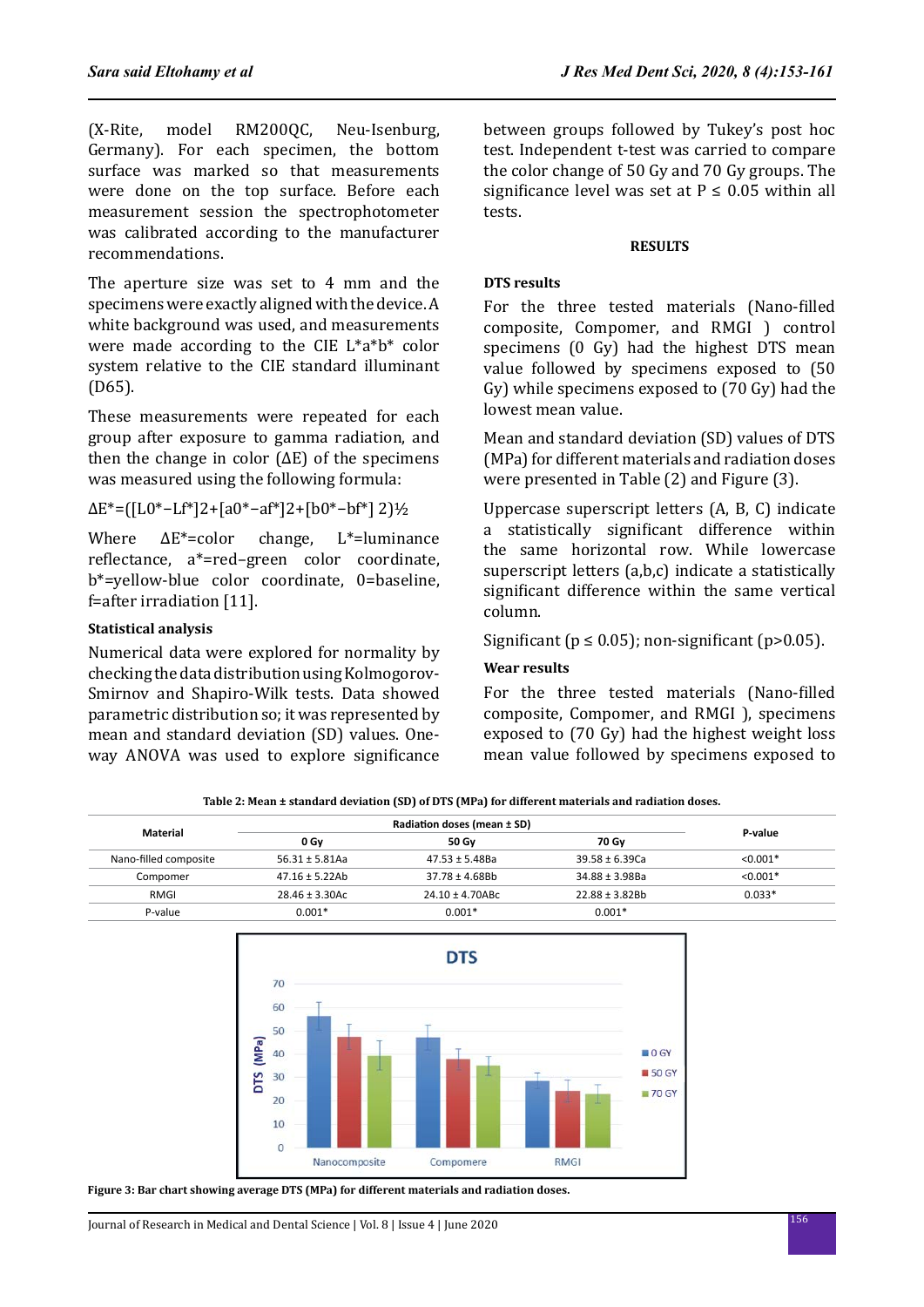(50 Gy) while control specimens (0 Gy) had the lowest mean value. Mean and standard deviation (SD) values of wear measured by weight loss (gm) for different materials and radiation doses were presented in Table 3 and Figure 4.

Uppercase superscript letters (A, B, C) indicate a statistically significant difference within the same horizontal row. While lowercase superscript letters (a, b, c) indicate a statistically significant difference within the same vertical column.

Significant ( $p \le 0.05$ ); non-significant ( $p > 0.05$ ).

# **Color stability results**

Independent t-test was carried to compare the color change of 50 Gy and 70 Gy groups.

For Nano-filled composite, at the dose of (70 Gy) the color change  $(\Delta E)$  of specimens was (2.59) ± 1.82), while at the dose of (50 Gy) the color change ( $\Delta E$ ) of specimens was (2.33  $\pm$  1.20). The difference in the color change (ΔE) between the two groups was not significant (P=0.613).

For Compomer, at the dose of (70 Gy) the color change ( $\Delta E$ ) of specimens was (3.92  $\pm$  2.56), while at the dose of (50 Gy) the color change  $(\Delta E)$ of specimens was  $(3.79 \pm 1.73)$ . The difference in the color change  $(\Delta E)$  between the two groups was not significant (P=0.799).

For RMGI, at the dose of (70 Gy) the color change ( $\Delta E$ ) of specimens was (2.02  $\pm$  0.93)), while at the dose of (50 Gy) the color change (ΔE) of specimens was  $(1.82 \pm 0.48)$ . The difference in the color change  $(\Delta E)$  between the two groups was not significant (P=0.696).

Mean and standard deviation (SD) values of color change (ΔE) for different materials and radiation doses were presented in Table 4, and Figure 5.

Uppercase superscript letters (A, B, C) indicate a statistically significant difference within the same horizontal row. While lowercase superscript letters (a, b, c) indicate a statistically significant difference within the same vertical column.

Significant ( $p \le 0.05$ ); non-significant ( $p > 0.05$ ).

# **DISCUSSION**

Radiotherapy is widely used treatment method for HNC patients. Gamma radiation therapy, a type of ionizing radiation, is one of the mostly used cancer treatments, especially for HNC patients due to its high efficiency and reliability [12]. HNC patients, suffering multiple carious lesions, could not tolerate stressful, long chairside restorative actions, so direct esthetic restorative materials could be the materials of choice for such cases.

In this study, nanocomposite, compomer, and RMGI were used as three different types of direct esthetic restorative materials due to their

| Material              |                     | <b>Radiation doses (mean±SD)</b> |                    |          |
|-----------------------|---------------------|----------------------------------|--------------------|----------|
|                       | 0 Gv                | 50 Gv                            | 70 Gv              | P-value  |
| Nano-filled composite | $1.33 \pm 1.00$ Bb  | $4.78 + 2.82Ab$                  | $5.33 \pm 1.80$ Ab | $0.005*$ |
| Compomer              | $2.67 \pm 2.50$ Bab | $6.78 \pm 1.64$ Aab              | 7.44± 1.01Aab      | $0.001*$ |

RMGI 5.22±3.19Ba 8.22±4.06Aa 9.44± 4.10Aa 0.005\*

P-value 0.011\* 0.0000 0.0000 0.0000 0.0008 0.008 0.008 0.008 0.008 0.008 0.008 0.008 0.008 0.000 0.000 0.000 0



**Figure 4: Bar chart showing average weight loss (gm) for different materials and radiation doses.**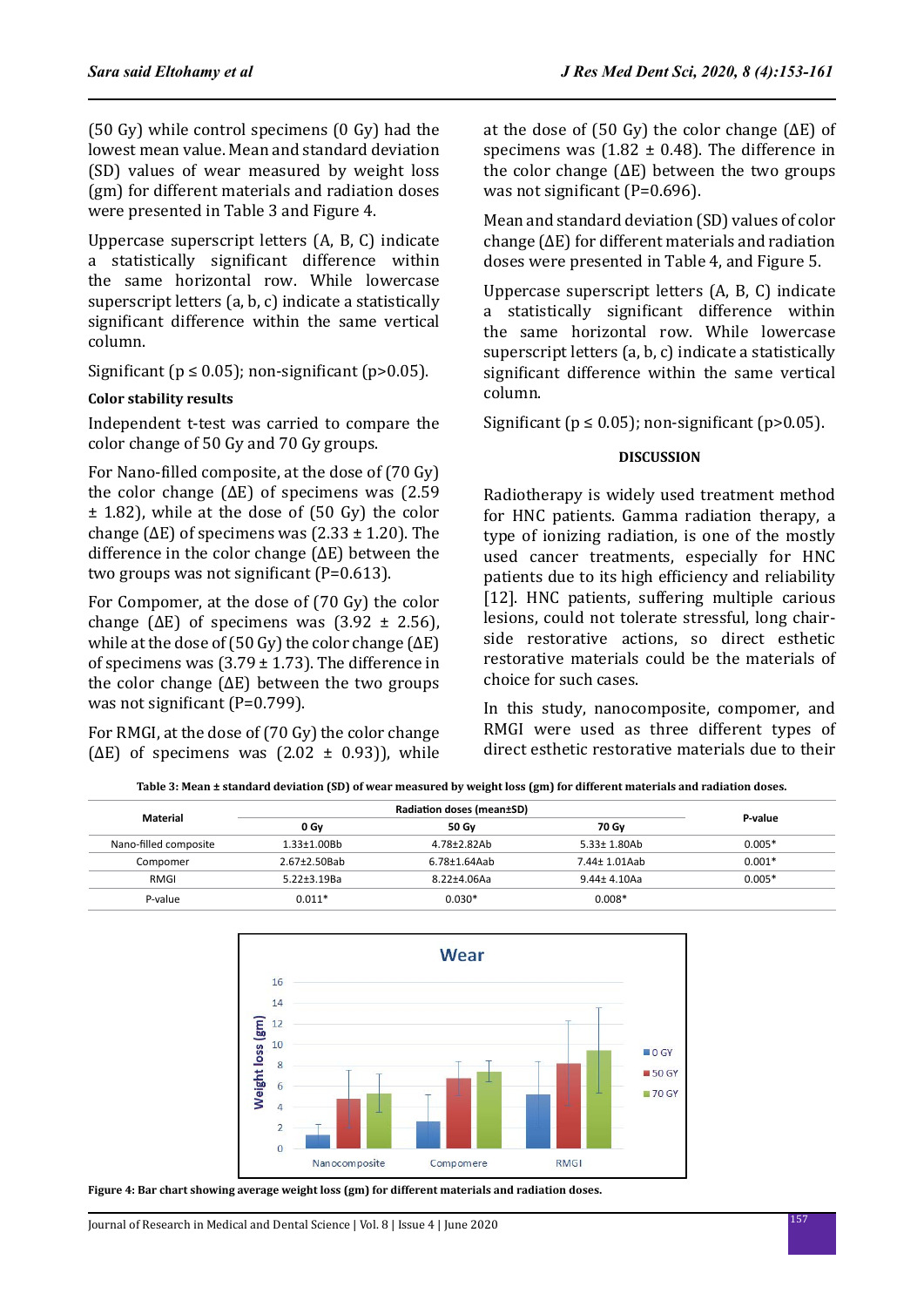|                       | Radiation doses (mean ± SD) |                    |         |
|-----------------------|-----------------------------|--------------------|---------|
| Material              | 50 Gv                       | 70 Gv              | P-value |
| Nano-filled composite | $2.33 \pm 1.20$ Ab          | $2.59 \pm 1.82$ Ab | 0.613ns |
| Compomer              | $3.79 + 1.73$ Aa            | $3.92 \pm 2.56$ Aa | 0.799ns |
| <b>RMGI</b>           | $1.82 \pm 0.48$ Ab          | $2.02 \pm 0.93$ Ab | 0.696ns |
| P-value               | $0.001*$                    | $0.001*$           |         |

**Table 4: Mean ± standard deviation (SD) of color change (ΔE) for different materials and radiation doses.**



**Figure 5: Bar chart showing average color change (ΔE) for different materials and radiation doses.**

superior esthetics, good physical and mechanical properties, and their time saving technique which meets HNC patients' needs.

To simulate the effects of irradiation on restorative materials, a Cs-137 device was used as a source of gamma rays which is also used clinically in cancer treating radiotherapy devices. The specimens were exposed to 50 Gy and 70 Gy radiation doses, which are corresponding to the doses clinically used in patients undergoing HNC radiotherapy [13].

To study the changes occurring in the restorative materials by radiotherapy, we made testing to some of their physical and mechanical properties which are relevant to serviceability such as diametral tensile strength, wear resistance, and color stability before and after radiation.

The results of the present study showed that HNC radiotherapy protocol affects the tested properties of the three used materials as follows:

Regarding diametral tensile test, when analyzing the results of the present study, it was evident that for the three different materials, there was a significant decrease of DTS with increasing the doses of radiation. Control specimens (0 Gy) had the highest mean value followed by specimens exposed to (50 Gy) while specimens exposed to (70 Gy) had the lowest value.

Properties of the direct esthetic restorative materials may be affected by ionizing radiation such as gamma radiation. As gamma radiation has short wavelengths and high photon energy, it is believed that changes in the chemical, mechanical and physical properties of these materials can occur upon exposure to these forms of radiation [14].

The chemical alterations in the molecular structure of polymeric materials irradiated with high energy ionizing radiation has been proved in the previous studies [14]. The most obvious changes are either cross-linking of polymer chains with an increase in molecular weight or chain scission with a decrease in molecular weight and, thus, substantially changing the properties of the polymeric materials [15].

During irradiation of polymers, both chain scission and cross-linking take place, but one of these phenomena may be the most dominant depending on several factors, such as the morphology of the polymer and the irradiation environment [16].

In chain scission the breaking of C-C bonds of polymer chains by high energy radiation has been observed: with subsequently decrease in the molecular weight and the mechanical properties [17].

In our results, the three different materials behaved in the same manner. The ionizing radiation significantly decreased the DTS. This could be attributed to the presence of a polymer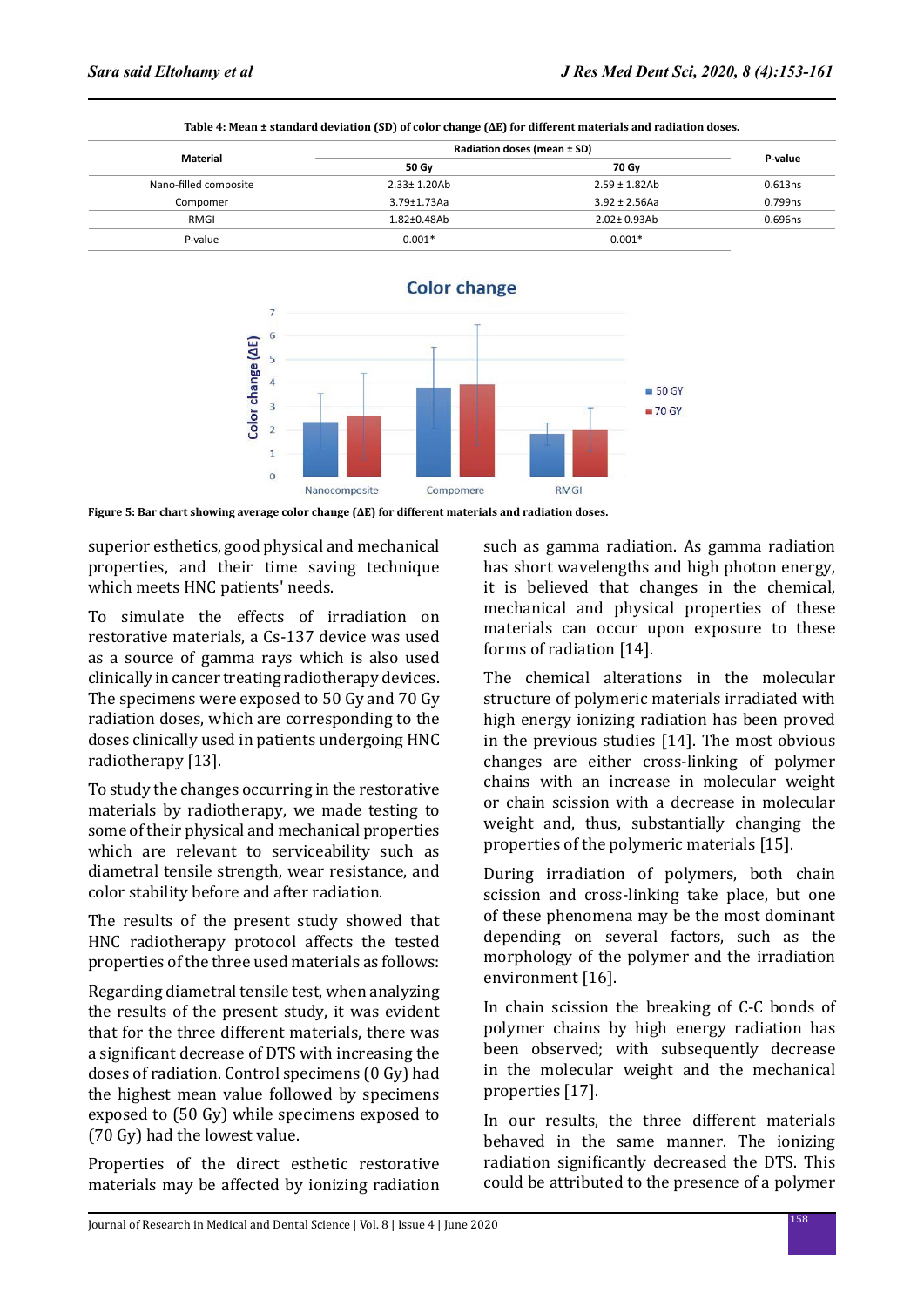content in the three materials which is proved to be affected by ionizing radiation in many previous studies [18]. Thus ionizing radiation may promote the degradation and breaking of bond chains of the polymeric content of the three restorative materials decreasing significantly their DTS. This goes with previous studies which stated that mechanical properties of esthetic dental restorative materials may decrease due to the radiation effect [19].

This was in accordance with Reichmanis et al who stated that high energy ionizing radiation causes excitation and ionization in polymers, creating ions and free radicals, which likely causes polymeric chains to rupture resulting in changes in physical and mechanical

 As the induced effect by the ionizing radiation is cumulative, the damage mechanisms and the rate of damage accumulation would probably be dose related [20]. This means that the higher the radiation dose, the more effective it should be. In the few studies that exist, there was a linearity between the increase of the radiation dose and its effect on dental materials mechanical properties [8]. This goes with the results of our study in which the effect of ionizing radiation on these materials increased with the increase of the radiation dose.

Regarding wear, for the three materials, the weight loss values were increased significantly by increasing the gamma radiation dose. Specimens exposed to (70 Gy) had the highest mean value followed by specimens exposed to (50 Gy) while control specimens (0 Gy) had the lowest value. These findings suggest that higher ionizing doses may promote degradation phenomenon occurred by scission of C-C bonds within the polymer content of the materials used which, in turn, could result in increased wear [19].

Regarding color stability, for the three materials, it has been found that ionizing radiation caused color change in irradiated specimens compared to control groups. These results agreed with previous studies which stated that there are color changes in the polymeric materials as a function of increasing doses of ionizing radiation [21].

These color changes can be attributed to the trapping of the excited free radicals resulting from radiation-induced rupture of polymer molecules, which have electrons with unpaired spin. Such species may also give optical discoloration [22].

One another potential cause is the presence of decomposition products of the stabilizer component of the materials. For instance, when phenolic stabilizers decompose by radiation, they may form by-products that can greatly discolor the material (23). The discoloration depends on the structure and concentration of the phenol transformation products [23].

However, under clinical conditions, 3.3 ΔE units has been shown to be necessary for the human eye to detect color differences [24]. i.e. the ΔE value less than 3.3 are clinically accepted, while the ΔE value greater than 3.7 indicates a poor match based on clinical observations, and the color difference between the observed subjects can be easily seen.

This means that compomer, with the least color stability ( $\Delta E = 3.79 \pm 1.73$ ), will show poor match when used in HNC patient, while nanocomposite  $(\Delta E=2.33\pm 1.20)$  may be clinically accepted, and RMGI color change wouldn't be detectable to human eye ( $ΔE=1.82 ± 0.48$ )

Based on our results, one can suppose that the adverse effects observed in this study to the physical and mechanical properties of the used materials could have an impact on their clinical performance. So, patients undergoing HNC radiotherapy should be informed that the clinical survival of their esthetic dental restorations may decrease over time.

However, there is no ideal material, and the fact that irradiation changes some properties of the materials does not contraindicate their use.

The findings of this study are of paramount importance. but, the effect of ionizing radiation on dental materials is still not known completely, and additional researches, especially studies evaluating changes in the chemical composition, are required to help in understanding the mechanical behavior of materials, and to explain how the ionizing irradiation altered the properties of these materials.

Thus, more in vitro and in vivo studies are required to suggest the best dental protocols and restorative materials for patients subjected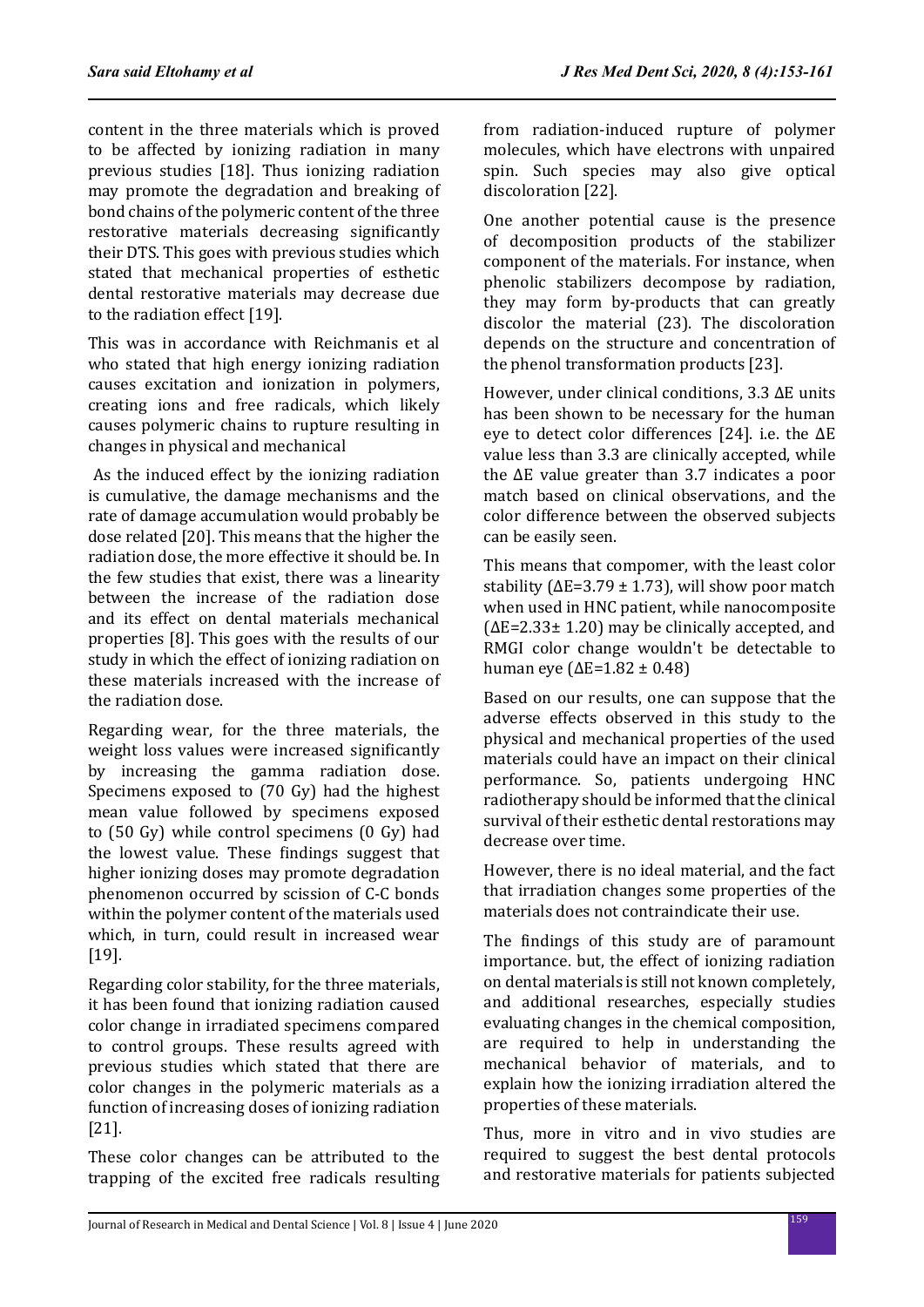to radiotherapy, resulting in improved quality of life for these individuals [19].

# **THE LIMITATION OF THIS STUDY**

It must be highlighted that the results of this "in vitro" study are not exactly applicable to radiation effects on dental materials in the oral environment "in vivo" where different factors may influence the restorative materials in a more complex manner than the experimental ones used in this study. Important clinical variables associated to patient biology such as xerostomia, qualitative changes in saliva, caries recurrences, and dietary changes were not evaluated. These factors can cause aging of restorations by changing their chemical and mechanical behavior.

#### **CONLUSIONS**

Within the limitations of the current study, we can conclude that:

HNC radiotherapy had altered the physical and mechanical properties of the three used restorative materials, and these alterations were radiation dose dependent. Although exactly how this occurs has not been a studied element of this work.

Reduction in DTS, and wear resistance was observed in the three materials because of ionizing radiation.

Nano composite showed highest DTS, and wear resistance, followed by compomer, while RMGI was the lowest before and after radiation.

Color change in the three materials was observed after exposure to radiation. RMGI was clinically accepted, nano composite may be clinically accepted, while compomer was clinically unaccepted.

#### **FUNDING**

This research did not receive any specific grant from funding agencies in the public, commercial, or not-for-profit sectors.

#### **REFERENCES**

- 1. Parkin DM, Bray F, Ferlay J, et al. Global cancer statistics, 2002. Cancer J Clinicians 2005; 55:74-108.
- 2. Devi S, Singh N. Dental care during and after radiotherapy in head and neck cancer. Natl J Maxillofac Surg 2014; 5:117-125.
- 3. Chen HHW, Kuo MT. Improving radiotherapy in cancer treatment: Promises and challenges. Oncotarget. 2017; 8:62742-62758.
- 4. Marta GN, Silva V, de Andrade Carvalho H, et al. Intensitymodulated radiation therapy for head and neck cancer: systematic review and meta-analysis. Radiotherapy and oncology. J European Society Therapeutic Radiol Oncol 2014; 110:9-15.
- 5. Lieshout HF, Bots CP. The effect of radiotherapy on dental hard tissue: A systematic review. Clin Oral Investigations 2014; 18:17-24.
- 6. Cardoso MDFA, Novikoff S, Tresso A, et al. Prevenção e controle das seqüelas bucais em pacientes irradiados por tumores de cabeça e pescoço. Radiologia Brasileira 2005; 38:107-115.
- 7. De Sanctis V, Bossi P, Sanguineti G, et al. Mucositis in head and neck cancer patients treated with radiotherapy and systemic therapies: Literature review and consensus statements. Critical Reviews Oncol Hematol 2016; 100:147-166.
- 8. Cruz AD, Sinhoreti MAC, Ambrosano GM, et al. Effect of therapeutic dose X rays on mechanical and chemical properties of esthetic dental materials. Materials Res 2008; 11:313-318.
- 9. Sedky R, Amin A, Ibrahim M. Effect of radiotherapy on the microleakage of composite adhesive system. Ain Shams Dent J 2014; 17:11-18.
- 10. Szczesio-Wlodarczyk A, Rams K, Kopacz K, et al. The influence of aging in solvents on dental cements hardness and diametral tensile strength. Materials 2019; 12:2464.
- 11. Chakravarthy Y, Clarence S. The effect of red wine on colour stability of three different types of esthetic restorative materials: An in vitro study. J Conserv Dent 2018; 21:319-323.
- 12. da Silva EM, Mansano ESB, Miazima ES, et al. Radiation used for head and neck cancer increases virulence in Candida tropicalis isolated from a cancer patient. BMC Infect Dis 2017; 17:783.
- 13. Reed R, Xu C, Liu Y, et al. Radiotherapy effect on nanomechanical properties and chemical composition of enamel and dentine. Archives Oral Biol 2015; 60:690- 697.
- 14. Viero F, Boscolo F, Demarco F, et al. Effect of radiotherapy on the hardness and surface roughness of two composite resins. Gen Dent 2011; 59:168-172.
- 15. Reichmanis E, Frank CW, O'Donnell JH, et al. Radiation effects on polymeric materials: A brief overview. ACS Publications 1993.
- 16. Kopal I, Vršková J, Labaj I, et al. The effect of high-energy ionizing radiation on the mechanical properties of a melamine resin, phenol-formaldehyde resin, and nitrile rubber blend. Materials 2018; 11:2405.
- 17. Haque S, Takinami S, Watari F, et al. Radiation effects of carbon ions and gamma ray on UDMA based dental resin. Dent Materials J 2001; 20:325-338.